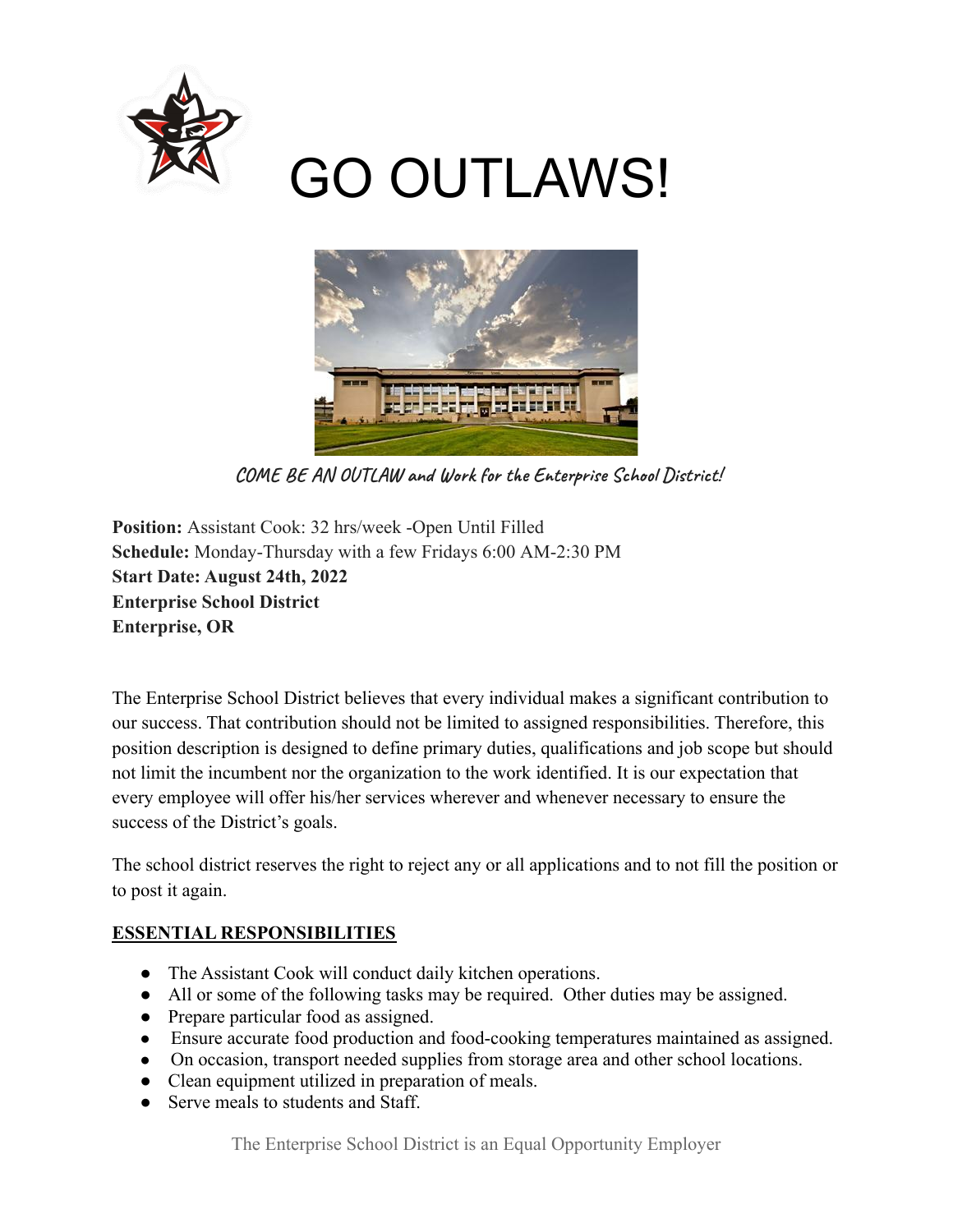

- Use personal initiative to cooperate in performing related duties necessary to the full accomplishment of the District's objectives.
- Understand and maintain school, staff, student and parent confidentiality.
- Perform physical tasks as required.
- Make accurate mathematical calculations when requested.
- Establish and maintain cooperative and effective working relationships with students and staff members.
- Move cooking utensils and food containers weighing 10-50 pounds.
- Operate food preparation equipment such as mixers, warmers, stoves and steamers.
- Work in an environment consisting of high heat and noise levels, requiring continual standing or walking and moderate possibility of personal injury caused by heated appliances, sharp utensils, and wet/uneven surfaces.
- Operate efficiently within necessary time constraints.
- Cook for large groups.
- Follow recipes.
- Operate all equipment safely.
- Maintain and update records, files and accounts as required.
- Perform student supervision as assigned.
- Utilize the chain of command procedure when attempting to resolve problems or when seeking changes.
- Participate in appropriate professional development activities.
- Comply with all Board policies, administrative regulations and District procedures, as well as all state, federal and local laws and regulations.
- Performs other duties as assigned by Supervisor

# **Qualifications:**

- 1. Be at least 18 years of age.
- 2. High School Diploma or equivalent. Qualified experience may be substituted.
- 3. Proven skills in all aspects school commercial kitchen operations
- 4. Have a good working knowledge of all aspects of food safety and handling procedures.
- 5. Must have exceptional personal integrity, maturity, collaborative skills and personal interest in working with students, staff, parents and the community.

# **Physical Demands:**

The physical demands described here are representative of those that must be met by an employee to successfully perform the essential functions of the job. While performing the duties of this job, the employee is regularly required to stand; walk; use hands and fingers to handle or feel objects, tools or controls; and talk and hear. The employee frequently is required to squat, stoop or kneel, reach above the head and reach forward. . The employee will frequently bend or twist at the neck and trunk more than the average person while performing the duties of this job.